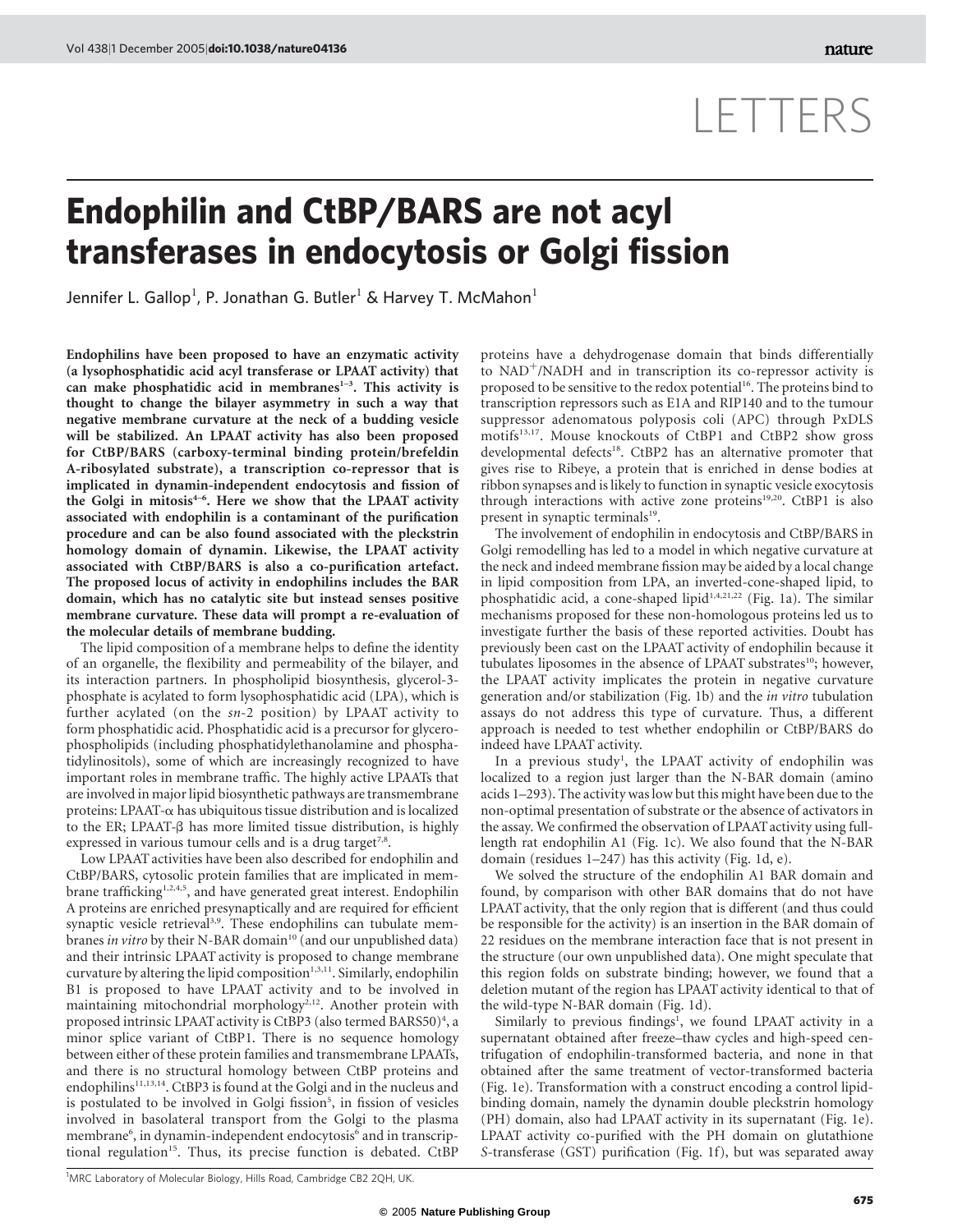from the protein by gel filtration (Fig. 1f and Supplementary Fig. 1e, f). Notably, purification of low LPAAT activity was more reproducible with the PH domain than with endophilin. The activity was not always observed with endophilin and seemed to correlate inversely with protein expression (that is, when we had much less protein expression, the GST purification was less effective but there was more LPAAT activity). As endophilin is a membrane-binding and tubulating protein, it may well fragment bacterial membranes or bind to small vesicles, resulting in co-purification of LPAAT activity. We consistently found no LPAAT activity in our endophilin BAR domain purified for crystallography.





Figure 1 | LPAAT activity may be a co-purification artefact. a, LPAAT adds an acyl chain onto LPA to make phosphatidic acid (PA). b, LPA and phosphatidic acid should favour different curvatures during vesicle budding. c, Endophilin has LPAAT activity, as measured by the production of phosphatidic acid from oleoyl-CoA. Phosphatidic acid was separated by thin layer chromatography and identified by comparison with a standard (see Supplementary Fig. 1). GST-tagged full-length endophilin protein was expressed in BL21 E. coli and after affinity purification the GST tag was removed with PreScission. The LPAAT activity of the BL21 lysate was more robust and less variable than that of the purified protein (which was always freshly prepared before measurements). Only the region corresponding to phosphatidic acid is shown. d, The N-BAR domain (used at half the protein concentration) also has LPAAT activity, which is not affected by excision of the N-BAR loop. The methods were the same as in c. e, Although the freeze–thaw/high-speed supernatant from bacteria transformed with vector only does not have LPAAT activity, that from bacteria transformed with the control lipid-binding double PH domain of dynamin does (visible after 90 min of reaction time). f, LPAAT assays for purification of the dynamin double PH domain. Activity is present in the lysates (as expected) and also in the purified cleaved protein. No activity is observed after gel filtration. See Supplementary Fig. 1e for purification.



Figure 2 | Endophilin and CtBP/BARS do not have LPAAT activity and endophilin effects positive, rather than negative membrane curvature. a, E. coli that has no endogenous LPAATactivity (JC201 strain) cannot grow at 42 $^{\circ}$ C (sector 1). This growth defect can be rescued by other LPAATs (sector 2) but not by endophilin (sectors 3–5). LPAAT-negative E. coli were transformed with nothing (1); pPlsC (the E. coli gene encoding LPAAT), which rescues temperature sensitivity (2); GST-tagged full-length endophilin A1 (3); GST-tagged endophilin A1 N-BAR (4); C-terminally His-tagged endophilin A1 N-BAR (5); amphiphysin 1 N-BAR+ (6); epsin 1 ENTH domain (7); and arfaptin 2 (8). b, No LPAATactivity was observed for full-length endophilin in purifications from LPAAT-negative JC201 E. coli. c, The endophilin BAR domain binds better to smaller liposomes (liposomes of increased positive curvature). Filled triangles, endophilin A1 BAR domain; open squares, epsin 1 ENTH domain; filled circles, endophilin A1 N-BAR domain. The N-BAR actively tubulates liposomes and shows no preference in this assay. (See also Supplementary Methods and Supplementary Fig. 4.) Results are the mean  $\pm$  s.d. of three experiments. d, CtBP1 or CtBP3/BARS does not rescue the temperature-sensitive growth of LPAAT-negative bacteria. JC201 were transformed with nothing (1) as in a;  $pPlsC(2)$  as in a; GST-CtBP1 (9); and GST-CtBP3/BARS (10). e, LPAAT assays on CtBP/BARS purified from BL21 and JC201 at time zero or after 40 min of incubation with the indicated fractions. CtBP/BARS has no LPAAT activity when purified from JC201.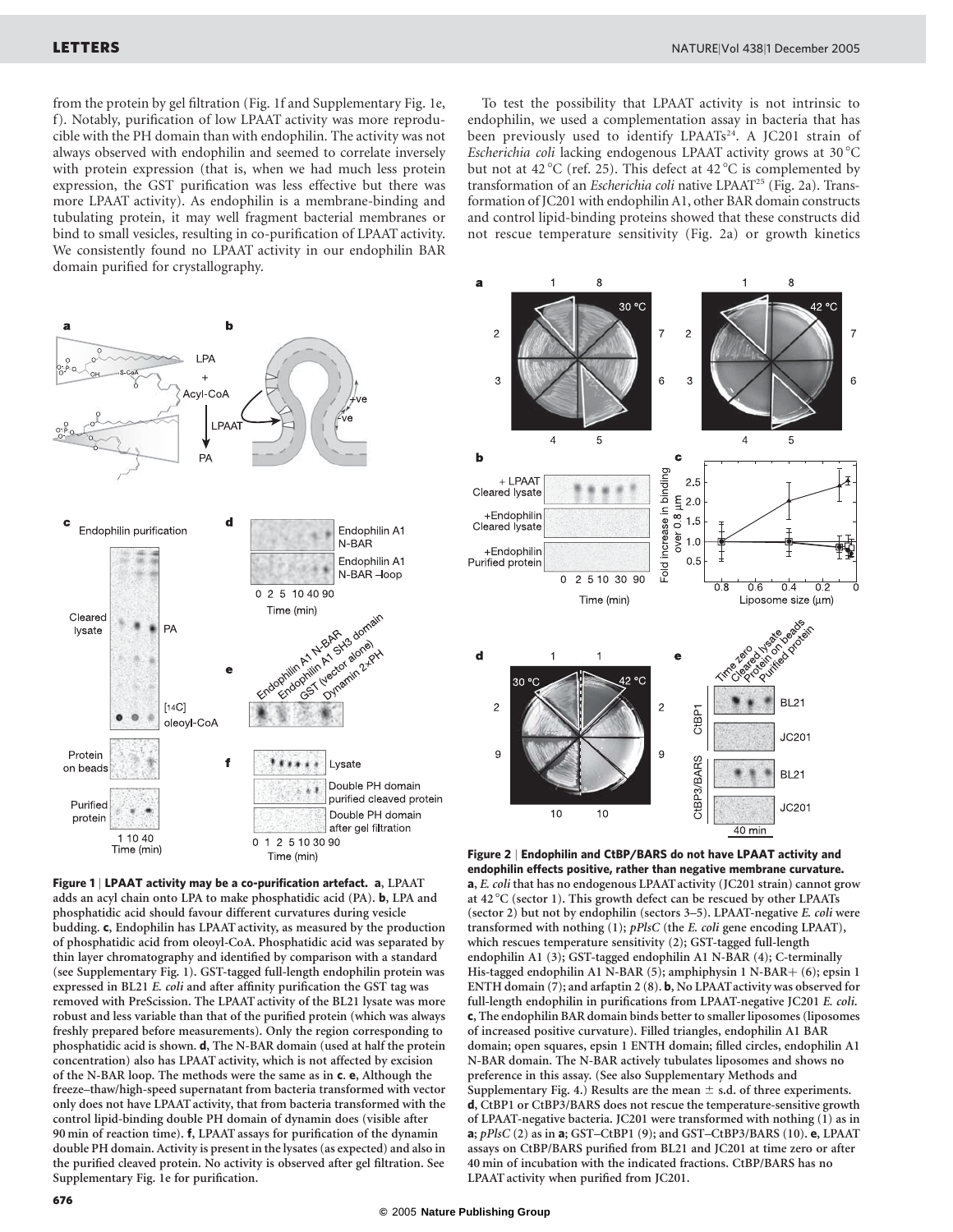(Supplementary Fig. 2). Thus, endophilin does not complement LPAAT-defective cells. Endophilin purified from this JC201 strain does not have LPAAT activity (Fig. 2b). In support of the LPAAT activity of endophilin, a previous study showed binding of this protein to the LPAAT substrates palmitoyl-CoA (linked to agarose) and LPA<sup>1</sup>. We cast doubt on the significance of these interactions in Supplementary Figs 3 and 4.

Functionally, LPAAT activity was proposed to generate or to aid the formation of negative curvature found at the neck of a budding vesicle. We found that the endophilin BAR domain, as expected from its homology to other BAR domains, actually binds preferentially to smaller liposomes, which have increased positive curvature rather than the negative curvature suggested by the LPAAT hypothesis (Fig. 2c). This indicates that if endophilin does function in formation of the vesicle neck then the curvature generated is positive rather than negative. Notably, the curvature inherent in the BAR domain corresponds more closely to that of the neck than the vesicle dome. The membrane-binding characteristics of the proposed locus of LPAAT activity are therefore at odds with the LPAAT hypothesis and suggest that endophilin has an alternative role in endocytosis.

CtBP/BARS has also been reported to have LPAAT activity<sup>4</sup>. We tested CtBP/BARS in the JC201 complementation assay and again found no rescue of growth at  $42^{\circ}$ C (Fig. 2d). CtBP1 and its splice variant CtBP3 were expressed in BL21 and JC201 E. coli, and LPAAT activity was tested under the maximum activity conditions reported previously<sup>4</sup> (Fig. 2e). Although we observed the activity in protein purified from BL21, we did not observe it in protein purified from JC201, despite correct protein folding and the binding of either NADH to the nucleotide binding domain or PxDLS motifs from APC to the substrate binding domain (Supplementary Fig. 5). We further tested the specificity of LPAAT activity of CtBP/BARS using the proposed competitive inhibitor NADH<sup>15</sup>; the lack of inhibition observed again supports the idea that the activity is a co-purification artefact (Supplementary Figs 5 and 6).

The dynamic modulation of membrane curvature by localized LPAAT activity is an attractive proposition; however, we have presented evidence that this activity is not contained in endophilin or CtBP/BARS. Indeed, the reported activity of endophilin was less than 1 mol min $^{-1}$  per mol of endophilin<sup>1</sup>, which is much too slow to effect curvature during vesicle invagination unless an activator is used. An involvement of CtBP in membrane trafficking is strongly supported by its localization in dense bodies of synaptic terminals<sup>19</sup>, where we propose that it might function in vesicle tethering rather than lipid modification. As in transcriptional regulation, this function is likely to be responsive to the redox balance, which would be a particularly useful readout of cellular energy status given the energy required for neurotransmission.

This study should act as a caution in interpreting enzymatic assays, even those done with purified recombinant protein. Although affinity tags make crude purifications very easy, our results indicate that this approach is not a replacement for rigorous purification. In the absence of evidence for direct and timely conversion of LPA to phosphatidic acid at the vesicle neck, the contribution of fission proteins such as dynamin takes on renewed importance, and the mechanism of negative curvature generation at the neck may well be a relaxation of the bilayer inner and outer leaflet lipid imbalance caused by vesicle neck formation rather than active generation.

## METHODS

LPAAT assay. E. coli were lysed by French pressing and clarified by ultracentrifugation (186,000g, 40 min) except in Fig. 1e when they were lysed by freeze– thaw and centrifuged (280,000g, 75 min) according to the method of ref. 1. GST protein was bound to glutathione Sepharose (following the instructions of Amersham) and the tag cleaved using thrombin (Serva) or PreScission (Amersham) for 1 h at room temperature in 150 mM NaCl, 20 mM HEPES pH 7.4, 2 mM DTT. The purification was performed rapidly to avoid inactivation of a possible activity. LPAAT assays were performed in both the above buffer and in 100 mM KCl, 25 mM sucrose, 10 mM Tris pH 8, plus 1 mg ml<sup>-</sup> fatty acid-free BSA and 0.01% Triton X-100 with substrate concentrations (20–  $200 \mu$ M LPA) at 25 °C and 37 °C with <sup>14</sup>C-labelled oleoyl-CoA (Amersham) at a specific activity of 50 or  $0.67 \mu$ Ci ml<sup>-1</sup> depending on the final concentration (10–100  $\mu$ M). Three microlitres of the 100- $\mu$ l reactions (using 5 and/or 10  $\mu$ g protein) were spotted onto K60 silica gel chromatography plates (Merck) and run in chloroform:methanol:acetone:acetic acid:water, 50:20:10:10:5 followed by autoradiography.

Protein constructs. The following proteins were expressed in bacteria from either pETor pGex vectors: rat endophilin A1 N-BAR domain (residues 1–247), rat endophilin A1 N-BAR-loop domain (deletion of 59–87 and insertion of two glycines), full-length human arfaptin 2, rat epsin 1 ENTH domain (1–164), bovine dynamin 1 double PH domain (510–633), rat amphiphysin 1 N-BAR+ (1-377), full-length mouse CtBP1 and full-length mouse CtBP3 (where the first 13 residues of CtBP1 are replaced with Met,Ser), and GST– (Dros)E-APC (488–597). Proteins were affinity purified by GSH-Sepharose or Ni-NTA agarose (see Supplementary Fig. 1). If a tag is not present then the protein has been previously N-terminally GST tagged and the tag has been cleaved with thrombin.

Curvature sensing. Liposomes made from Folch brain lipid extract at  $0.2$  mg ml<sup>-1</sup> in 20 mM HEPES pH 7.4, 150 mM NaCl, 2 mM DTT were extruded 11 times through cyclopore filters with given pore sizes<sup>26</sup>. Endophilin N-BAR  $(2 \mu M)$ , endophilin BAR  $(2 \mu M)$  and epsin 1 ENTH domain (15 mg) were incubated in a volume of  $100 \mu$ l for 10 min and sedimented at 100,000g. Sample buffer was added to the pellet and run on SDS–PAGE and stained with Coomassie brilliant blue. The amount of protein bound to the  $0.8 \mu m$  liposomes was defined as 1 and the fold increase in binding was calculated relative to this value.

## Received 20 May; accepted 15 August 2005.

- 1. Schmidt, A. et al. Endophilin I mediates synaptic vesicle formation by transfer of arachidonate to lysophosphatidic acid. Nature 401, 133–-141 (1999).
- 2. Modregger, J., Schmidt, A. A., Ritter, B., Huttner, W. B. & Plomann, M. Characterization of Endophilin B1b, a brain-specific membrane-associated lysophosphatidic acid acyl transferase with properties distinct from endophilin A1. J. Biol. Chem. 278, 4160-4167 (2003).
- Guichet, A. et al. Essential role of endophilin A in synaptic vesicle budding at the Drosophila neuromuscular junction. EMBO J. 21, 1661-1672 (2002).
- Weigert, R. et al. CtBP/BARS induces fission of Golgi membranes by acylating lysophosphatidic acid. Nature 402, 429-433 (1999).
- Hidalgo Carcedo, C. et al. Mitotic Golgi partitioning is driven by the membranefissioning protein CtBP3/BARS. Science 305, 93-96 (2004).
- 6. Bonazzi, M. et al. CtBP3/BARS drives membrane fission in dynaminindependent transport pathways. Nature Cell Biol. 7, 570-580 (2005).
- Leung, D. W. The structure and functions of human lysophosphatidic acid acyltransferases. Front. Biosci. 6, D944-D953 (2001).
- Umezu-Goto, M. et al. Lysophosphatidic acid production and action: validated targets in cancer? J. Cell. Biochem. 92, 1115–-1140 (2004).
- Schuske, K. R. et al. Endophilin is required for synaptic vesicle endocytosis by localizing synaptojanin. Neuron 40, 749-762 (2003).
- 10. Farsad, K. et al. Generation of high curvature membranes mediated by direct endophilin bilayer interactions. J. Cell Biol. 155, 193-200 (2001).
- Huttner, W. B. & Schmidt, A. Lipids, lipid modification and lipid-protein interaction in membrane budding and fission—insights from the roles of endophilin A1 and synaptophysin in synaptic vesicle endocytosis. Curr. Opin. Neurobiol. 10, 543-551 (2000).
- Karbowski, M., Jeong, S. Y. & Youle, R. J. Endophilin B1 is required for the maintenance of mitochondrial morphology. J. Cell Biol. 166, 1027-1039 (2004).
- 13. Kumar, V. et al. Transcription corepressor CtBP is an NAD<sup>+</sup>-regulated dehydrogenase. Mol. Cell 10, 857-869 (2002).
- Nardini, M. et al. CtBP/BARS: a dual-function protein involved in transcription co-repression and Golgi membrane fission. EMBO J. 22, 3122-3130 (2003).
- 15. Chinnadurai, G. CtBP family proteins: more than transcriptional corepressors. BioEssays 25, 9-12 (2003).
- Zhang, Q., Piston, D. W. & Goodman, R. H. Regulation of corepressor function by nuclear NADH. Science 295, 1895–-1897 (2002).
- 17. Hamada, F. & Bienz, M. The APC tumour suppressor binds to C-terminal binding protein to divert nuclear  $\beta$ -catenin from TCF. Dev. Cell 7, 677–685 (2004).
- Hildebrand, J. D. & Soriano, P. Overlapping and unique roles for C-terminal binding protein 1 (CtBP1) and CtBP2 during mouse development. Mol. Cell. Biol. 22, 5296–-5307 (2002).
- 19. tom Dieck, S. et al. Molecular dissection of the photoreceptor ribbon synapse: physical interaction of Bassoon and RIBEYE is essential for the assembly of the ribbon complex. J. Cell Biol. 168, 825-836 (2005).